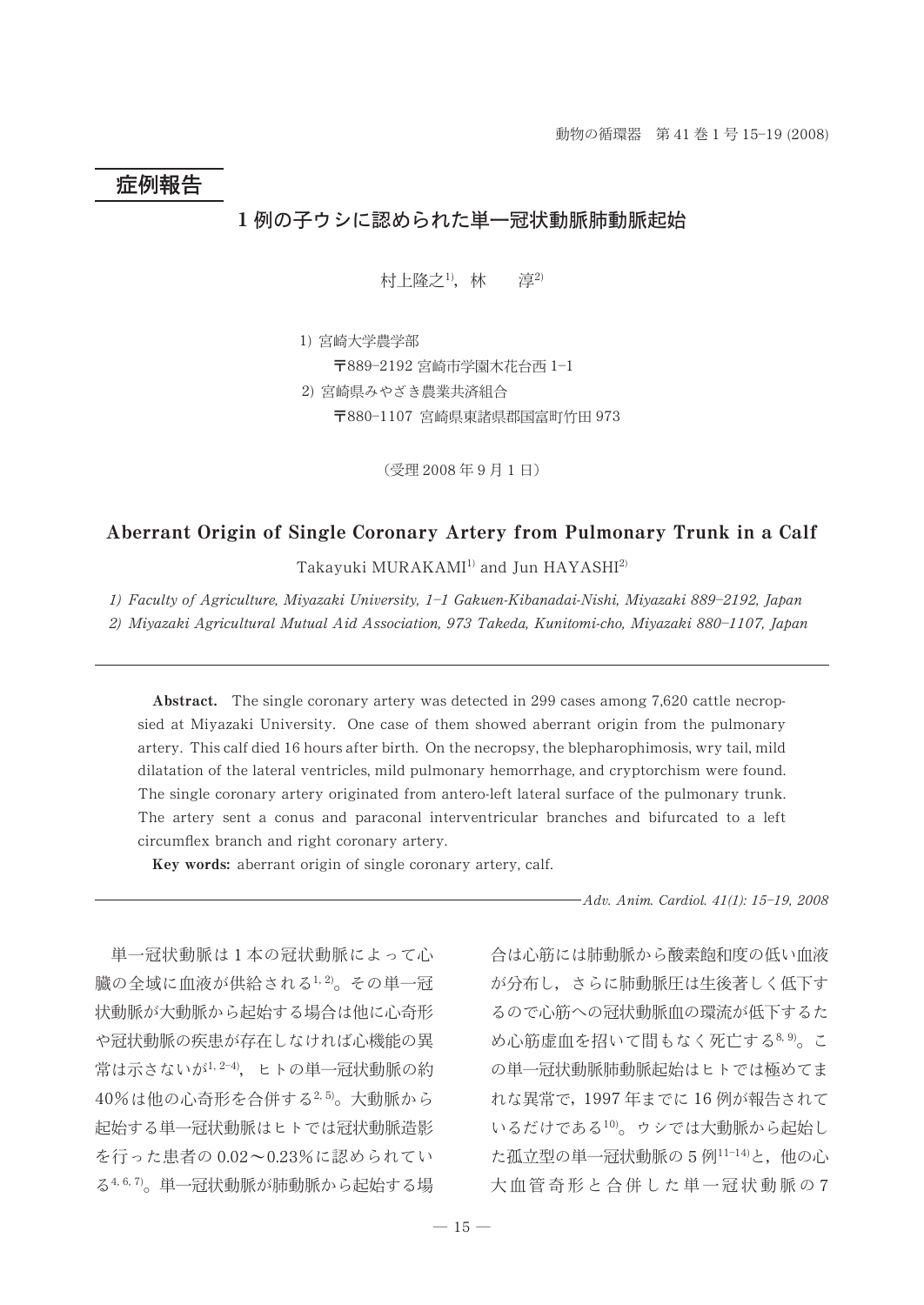|                | No. of cases | No. of cases with single<br>coronary artery $(\%)$ | No. of cases with<br>associated cardiovascular<br>anomalies $(\frac{1}{0})$ |
|----------------|--------------|----------------------------------------------------|-----------------------------------------------------------------------------|
| Japanese black | 5.710        | 255 (4.47)                                         | 56 (22.05)                                                                  |
| Male           | 3.127        | 151 (4.83)                                         | 33 (21.85)                                                                  |
| Female         | 2.583        | 104 (4.03)                                         | 23 (22.12)                                                                  |
| Holstein       | 1,322        | 28(2.12)                                           | 15 (53.57)                                                                  |
| Male           | 739          | 12(1.62)                                           | 5(41.67)                                                                    |
| Female         | 583          | 16 (2.74)                                          | 10(62.50)                                                                   |
| Others         | 588          | 16 (2.77)                                          | 7(43.75)                                                                    |
| Total          | 7.620        | 299 (3.92)                                         | 78 (26.09)                                                                  |

**Table 1** Incidences of single coronary artery and associated cardiovascular anomalies

例13,15-18)および単一冠状動脈肺動脈起始の3 例19,20)が報告されている。著者らは1例の子ウ シで単一冠状動脈肺動脈起始を認めたので、本 異常の追加例としてその解剖学的所見について 報告する。

#### 症 例

宮崎大学で剖検されたウシ7,620例中299 例(3.92%)に単一冠状動脈が認められ、その牛 種別の出現頻度ならびに単一冠状動脈に合併し た他の心大血管奇形の頻度を Table 1 に示し た。なおホルスタイン種と黒毛和種の交雑種や ジャージー種、ジャージー種と黒毛和種の交雑 種、褐毛和種などは他の牛種としてまとめて表 示した。

単一冠状動脈を示した299例のうち298例 の単一冠状動脈は大動脈洞または上行大動脈, 腕頭動脈などから起始していたが、残り1例の 単一冠状動脈は肺動脈幹から起始していた。こ れら299例のウシは肺炎、胃・腸炎、外表奇 形、虚弱およびその他の原因で死亡または淘汰 されたもので、単一冠状動脈の発生に関連した 特定の異常は認められなかった。

単一冠状動脈肺動脈起始を示した症例は胎齢 289日で自然分娩によって第三子として娩出さ れた黒毛和種のオスで、前二子は異常なく発育 していた。本例は出生後に起立せず、口腔内に 投与された母乳を少量飲んだが、出生後16時 間で死亡した。本例は剖検時に体格小で軽度の 眼瞼裂縮小、偏尾、軽度の前頭部膨隆などを示 していた。剖検により側脳室の軽度拡張、左右 両肺の前葉前半部のび漫性出血、腎洞部の水腫 および両側性潜伏精巣などが認められ、皮下水 腫や胸・腹水の貯留は認められなかった。

心臓の大きさは正常で、大静脈と冠状静脈洞 は右心房に流入し、右心房に異常は認められな かった。卵円孔は大きく開存していたが、二次 心房中隔の後方は一次心房中隔で被われてい た。右房室弁,右心室,肺動脈弁および肺動脈 幹に異常は認められなかった。動脈管は収縮し ていたが、その孔は裂隙状を示して開存してい た。肺静脈は左心房に流入し、左心房、左房室 弁,左心室,大動脈弁および上行大動脈に異常 は認められなかった。左鎖骨下動脈は腕頭動脈 から独立し、大動脈弓から起始していた。

冠状動脈は左肺動脈洞の直上で肺動脈幹の前 左壁から起始する単一冠状動脈であった(Fig.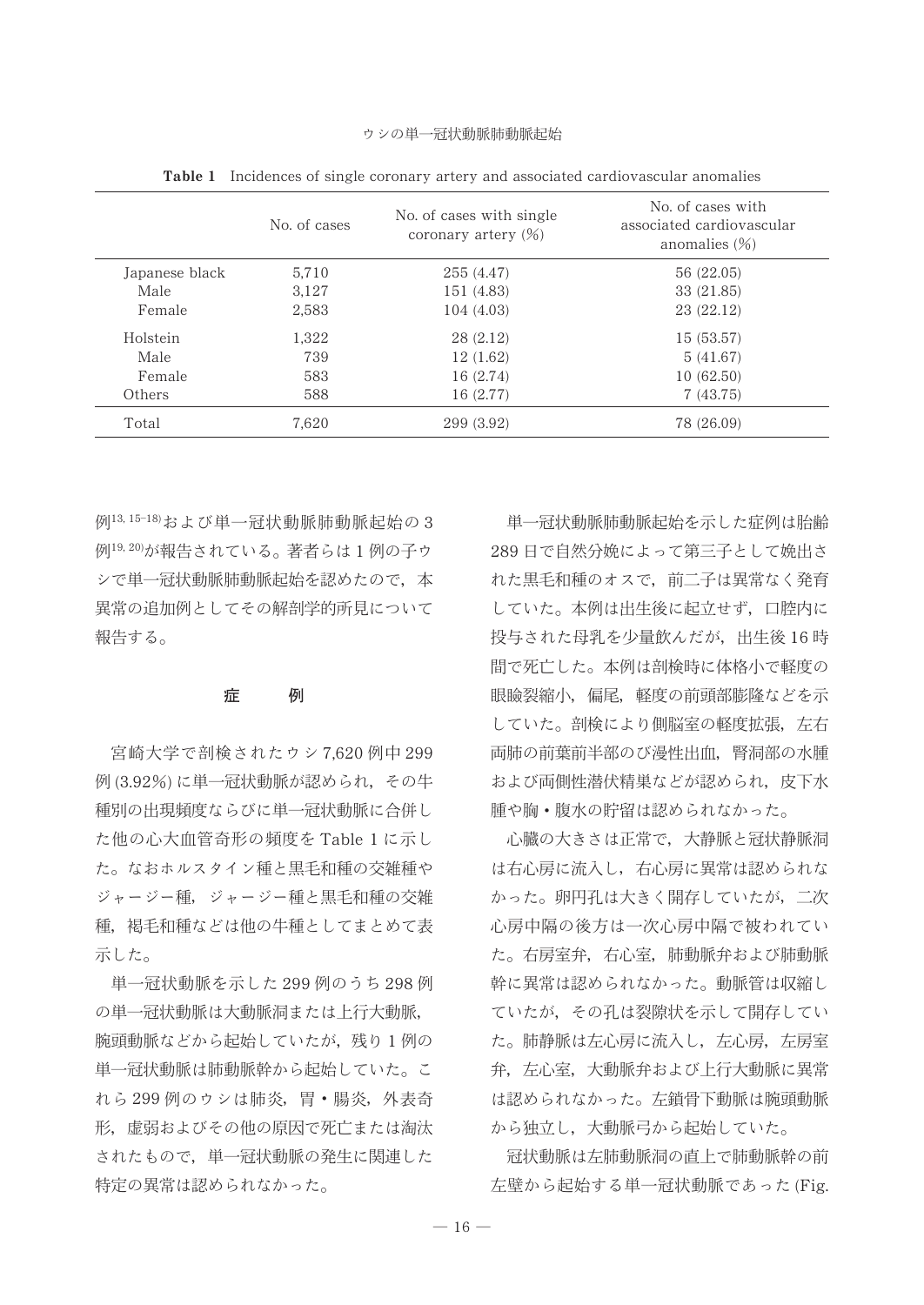村上隆之 ら



Fig. 1 Heart showing aberrant origin of single coronary artery (SC) from pulmonary trunk (PT), antero-left lateral aspect. AA: aortic arch CB: conus branch CV: cranial vena cava LA: left atrium LV: left ventricle PI: paraconal interventricular branch RA: right atrium RC: right coronary artery

1)。この単一冠状動脈は肺動脈幹の左方を後走 しながら円錐枝、つづいて円錐傍室間枝を分岐 し、肺動脈幹と左心房の間で左回旋枝と右冠状 動脈に分岐していた (Fig. 2)。単一冠状動脈か ら分岐した円錐枝、円錐傍室間枝および左回旋 枝の走行と分布に異常は認められなかった。右 冠状動脈は大動脈根の右方を前走して冠状溝に 達し、その後は正常な走行と分布を示してい た。なお、心臓壁に褪色した壊死巣や瘢痕は肉 眼的には認められなかった。



Fig. 2 Single coronary artery (SC) originating from pulmonary trunk (PT), dorsal view. AA: ascending aorta CB: conus branch LA: left atrium LC: left circumflex branch PI: paraconal interventricular branch RA: right atrium RC: right coronary artery

### 考 察

宮崎大学で剖検されたウシ7,620 例中 299 例(3.92%)に単一冠状動脈が認められ、その出 現頻度はヒトの 0.02~0.23%4, 6, 7)よりも著し く高く、単一冠状動脈が他の心大血管奇形を合 併した頻度 26.17%はヒトの場合の約 40%2,5) より低い値であった。

単一冠状動脈が肺動脈から起始する異常はヒ トでは極めてまれで、1997年までにわずかに 16例が報告されているだけであり10), また単 一冠状動脈の 142 例中 4 例 (2.82%) が肺動脈 起始であったという報告もある<sup>8)</sup>。今回検索し たウシでは単一冠状動脈の299例中1例 (0.34%) のみが肺動脈起始であり、本例はウシに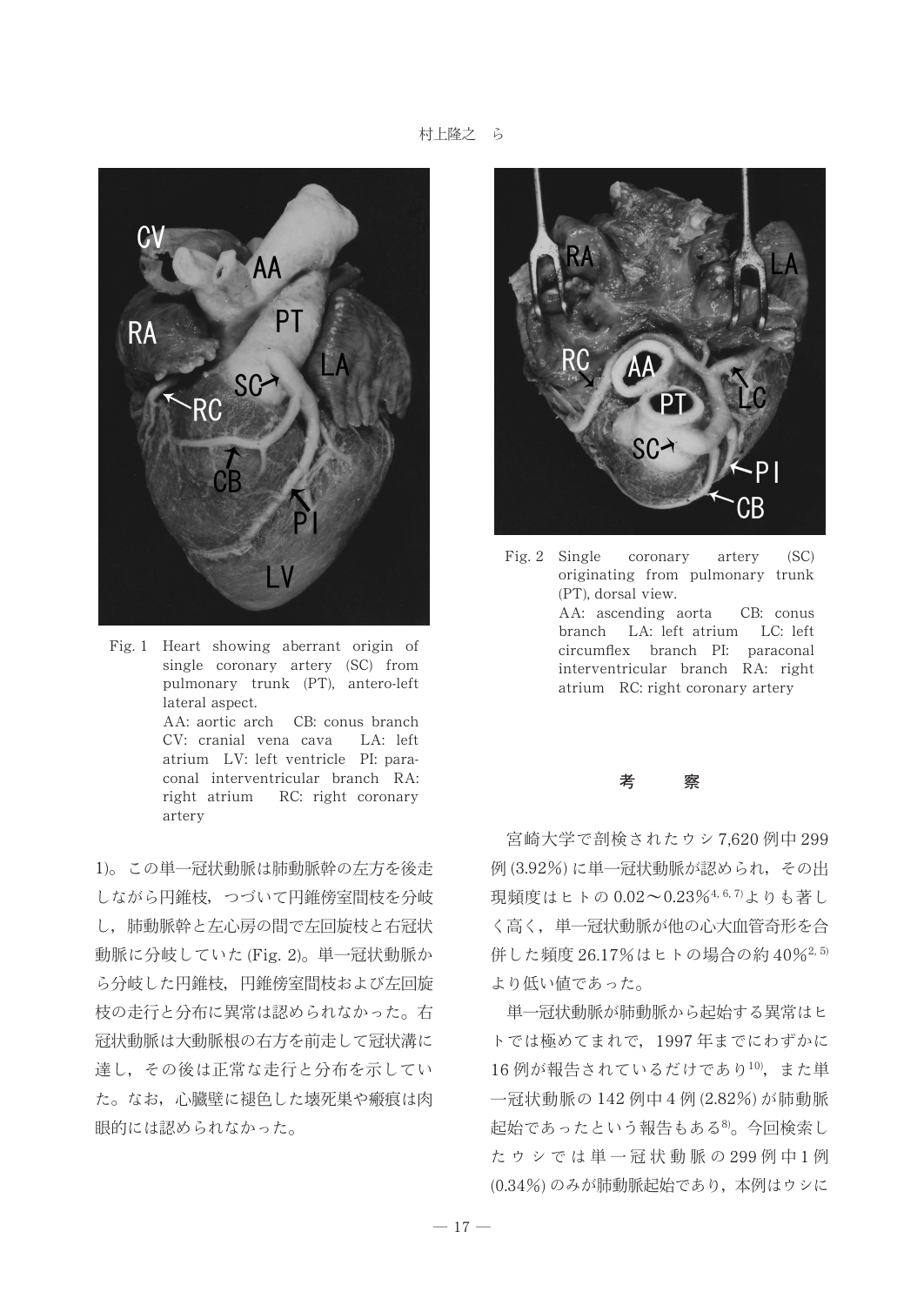おける4例目の単一冠状動脈肺動脈起始で、本 異常はウシでも極めてまれな異常と考えられた。

ヒトでは単一冠状動脈肺動脈起始の場合、酸 素飽和度の低い血液が、また低い環流圧で心臓 全域に循環するため、その患者は心筋虚血によ り早期に死亡する8,9)。しかし、肺動脈血の酸素 飽和度や肺動脈圧の上昇を招く心奇形を合併し た場合はある程度の生存は可能で21)、ヒトでは 心室中隔欠損の外科的修復後に冠循環不全を招 いて7歳で死亡した症例が報告されている22)。 ウシでは左房室口閉鎖,心室中隔欠損および動 脈幹遺残(単一冠状動脈は右肺動脈より起始) を合併し,生後数時間で死亡した1例<sup>19)</sup>, 卵円 孔開存を合併し、3週齢で死亡した1例20), 動 脈管と卵円孔が閉鎖し、3カ月齢で死亡した1 例20)が報告されている。今回の症例は卵円孔と 動脈管は開存し、生後16時間で死亡していた。 本例は剖検で心臓以外では側脳室の軽度拡張と 小範囲の肺出血が認められたのみであった。心 臓の組織学的検索は行っていないが、本例の死 亡に単一冠状動脈肺動脈起始が関与した可能性 が考えられた。

発生学的に冠状動脈が肺動脈から起始する原 因は、1)胎生初期の動脈幹の肺動脈になるべき 部位に冠状動脈芽が形成された23,24), 2)冠状動 脈芽は正常な位置に形成されたが、大動脈肺動 脈中隔が肺動脈側に偏って形成された23), 3)動 脈幹が大動脈と肺動脈に分割された後に大動脈 洞と肺動脈洞に形成された冠状動脈芽のうち肺 動脈洞の冠状動脈芽が発育した25), と考えられ ている。これらの説に基づくと、今回の症例は 右心室の漏斗部や肺動脈の狭窄は存在しなかっ たので2)は否定され、1)動脈幹の肺動脈幹と なる部に形成された冠状動脈芽の1本が発育 したものか、3)動脈幹から分割された肺動脈幹 に形成された冠状動脈芽の1本のみが発育し

たものと考えられた。

#### 約 要

宮崎大学で剖検されたウシ7.620例中299 例に単一冠状動脈が認められた。そのうち1例 は肺動脈から異常起始していた。その子ウシは 生後16時間で死亡していた。剖検で眼瞼裂縮 小、偏尾、側脳室の軽度拡張、軽度の肺出血お よび潜伏精巣が認められた。単一冠状動脈は肺 動脈幹の前左面から起始し,円錐枝と円錐傍室 間枝を送って左回旋枝と右冠状動脈に分岐して いた。

> 文 献

- 1) Smith, J. C. (1950): Review of single coronary artery with report of 2 cases. *Circulation*, 1, 1168-1175.
- 2) Sharbaugh, A. H. and R. S. White (1974): Single coronary artery. J. Am. Med. Ass., 230, 243-246.
- 3) Laurie, W. and J. D. Woods (1964): Single coronary artery. Am. Heart J., 67, 95-98.
- 4) Lipton, M. J., Barry, W. H., Obrez, I., Silverman, J. F. and L. Wexler (1979): Isolated single coronary artery. Diagn. Radiol., 130, 39-47.
- 5) Fernandes, E. D., Kadivar, H., Hallman, G. L., Reul, G. J., Ott, D. A. and D. A. Cooly (1992): Congenital malformations of the coronary arteries. Ann. Thorac. Surg., 54, 732-740.
- 6) Hobbs, R. E., Millit, H. D., Raghavan, P. V., Moodie, D. S. and W. C. Sheldon (1981): Congenital coronary artery anomalies. Cardiovasc. Clin., 12, 43-58.
- 7) Yamanaka, O. and R. E. Hobbs (1990): Coronary artery anomalies in 126, 595 patients undergoing coronary arteriography. Catheter. Cardiovasc. Diagn., 21, 28-40.
- 8) Ogden, J. A. (1969): Origin of a single coronary